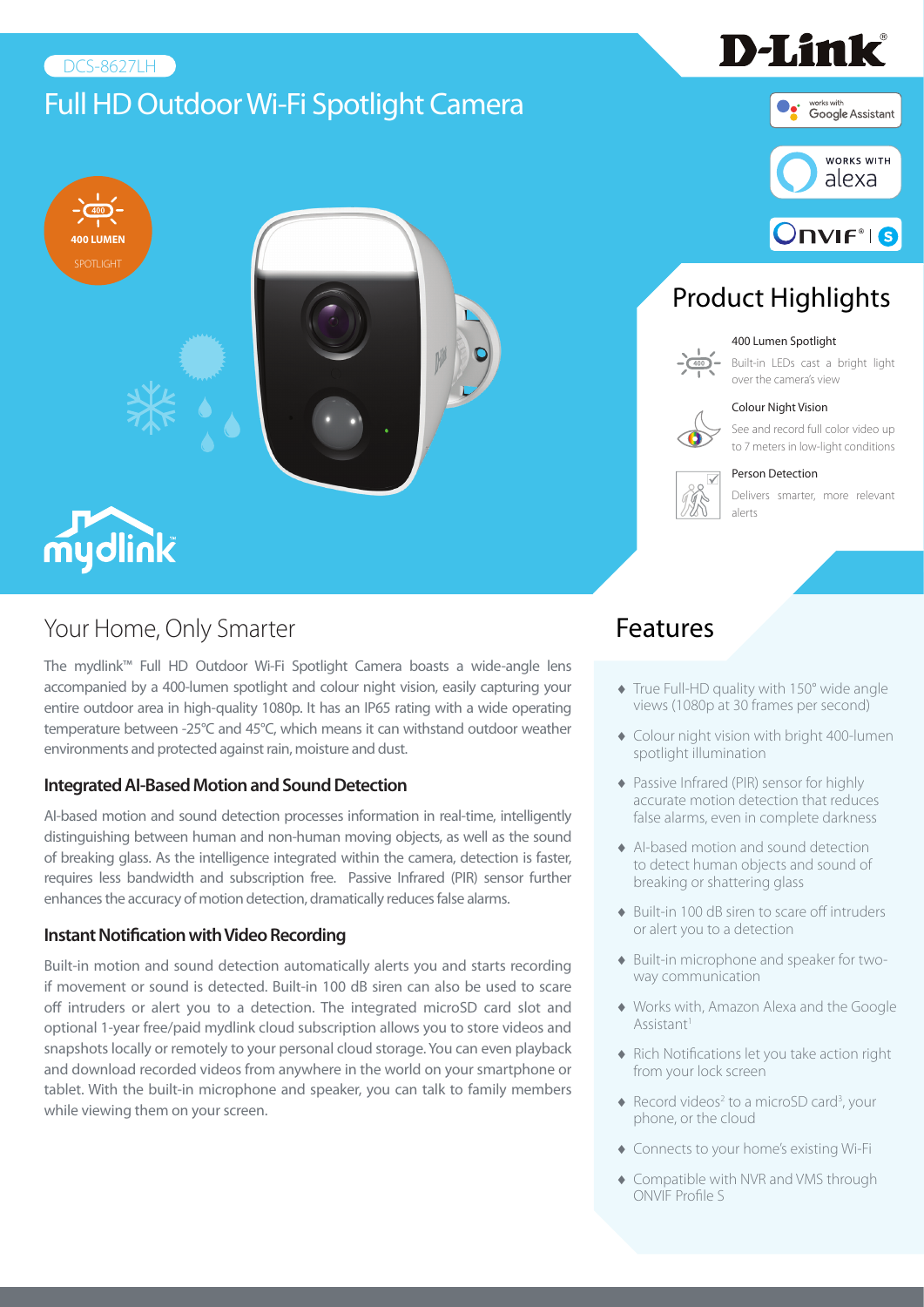

## Product Image



## Technical Specifications

| <b>Camera</b>     |                                                                                                                                                                                 |                                                                                                                               |  |
|-------------------|---------------------------------------------------------------------------------------------------------------------------------------------------------------------------------|-------------------------------------------------------------------------------------------------------------------------------|--|
| Hardware Profile  | • 1/2.9" Progressive CMOS sensor<br>• 7 m (23 ft) IR illumination distance<br>· Built-in Infrared-Cut Removable (ICR) Filter module<br>• Fixed length 2.7 mm<br>• Aperture F2.0 | • Angle of view (16:9):<br>· Horizontal: 123.8°<br>· Vertical: 65.4°<br>· Diagonal: 150°<br>• Built-in microphone and speaker |  |
| Image Features    | · Configurable image size<br>· Person detection<br>• Motion detection (PIR sensor, 1 zone)                                                                                      | • Invert image<br>• Colour night vision                                                                                       |  |
| Video Compression | • H.264 format compression                                                                                                                                                      |                                                                                                                               |  |
| Video Resolution  | • Max. resolution: 1080p (1920 x 1080) at up to 30 fps                                                                                                                          |                                                                                                                               |  |
| Audio Support     | $\bullet$ MPFG-2 AAC LC                                                                                                                                                         |                                                                                                                               |  |
| <b>Network</b>    |                                                                                                                                                                                 |                                                                                                                               |  |
| Connectivity      | . 802.11n/g wireless with the latest industry-standard 128-<br>bit wireless encryption<br>• Wi-Fi operates on 2.4 GHz band                                                      | $\cdot$ microSD card slot <sup>3</sup><br>• Supports up to 256 GB capacity<br>· Bluetooth Low Energy 4.0                      |  |
| Network Protocols | $\cdot$ IPv4, IPv6<br>• DHCP/DHCPv6 Client<br>• Bonjour (mDNS and DNS-SD)<br>• ONVIF Profile S                                                                                  | $\cdot$ RTSP<br>$\cdot$ SRTP<br>• RTP/SRTP<br>• HTTPS                                                                         |  |